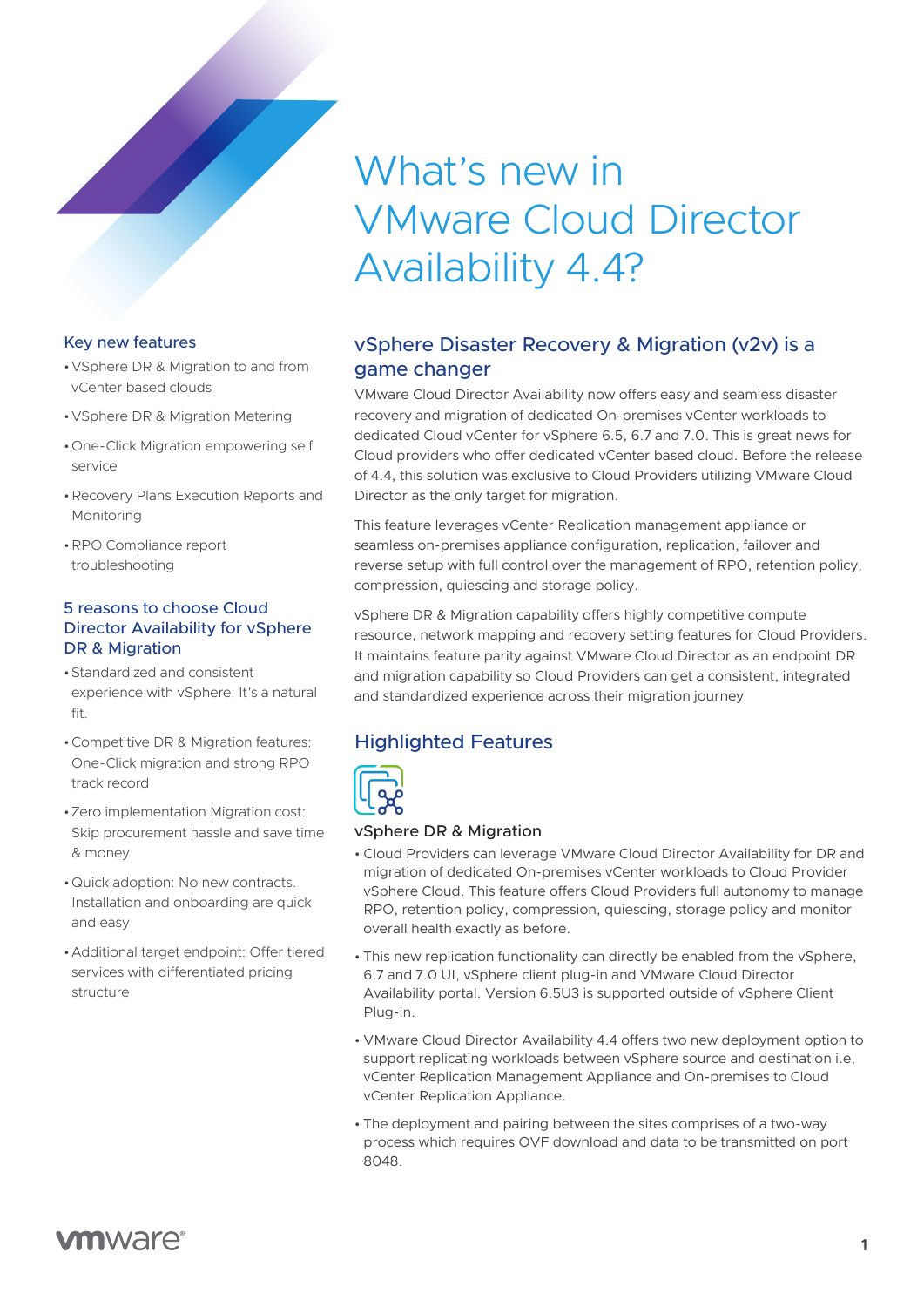

#### vSphere DR & Migration Metering

- Usage data collection and reporting are performed by vCloud Usage Meter version 4.4 and higher.
- The registration of the on-premises vCenter Replication Management Appliance is required for metering is the same as the one for Cloud Replication Management Appliance. One vCloud Usage Meter can meter old and new use cases.

This feature is a part of the flex core bundle and it's priced the same i.e., 10 points per VM and 0 points for migration.



#### One-Click Migration

- VMware Cloud Director Availability offers highly competitive, managed and self-service migration capability developed and designed with Cloud Providers and Tenants in mind. With this feature Tenants can enjoy faster paths to cloud.
- One-click migration feature is an additional improvement to the simplify and speed up tenant's migration experience by adding the capability to execute a migration directly from vSphere UI. To help save time tenants have the option to automatically run this feature with pre-defined criteria if there is no need for advanced replication configuration.



#### Recovery Plans Execution Reports and Monitoring

- Cloud Providers and Tenant users can monitor the health of DR and Migration in real-time by accessing detailed step by step information on the failures to troubleshoot any case of any issues.
- This feature adds an extra layer of confidence and boosts security for users running recovery processes. The reports can be extracted in an HTML format.



#### RPO Compliance

- VMware Cloud Director Availability 4.4 offers RPO compliance reports, for troubleshooting, in relation to Cloud Provider and tenant's recovery point objective parameters.
- The reports identify if Cloud Providers and Tenants are in compliant with pre-defined RPO parameters and discover the reason for their non-compliance.
- RPO compliance reports can be extracted in JSON, HTML and CSV format.
- RPO compliance reports should not be offered as a service, they should only be used in troubleshooting or monitoring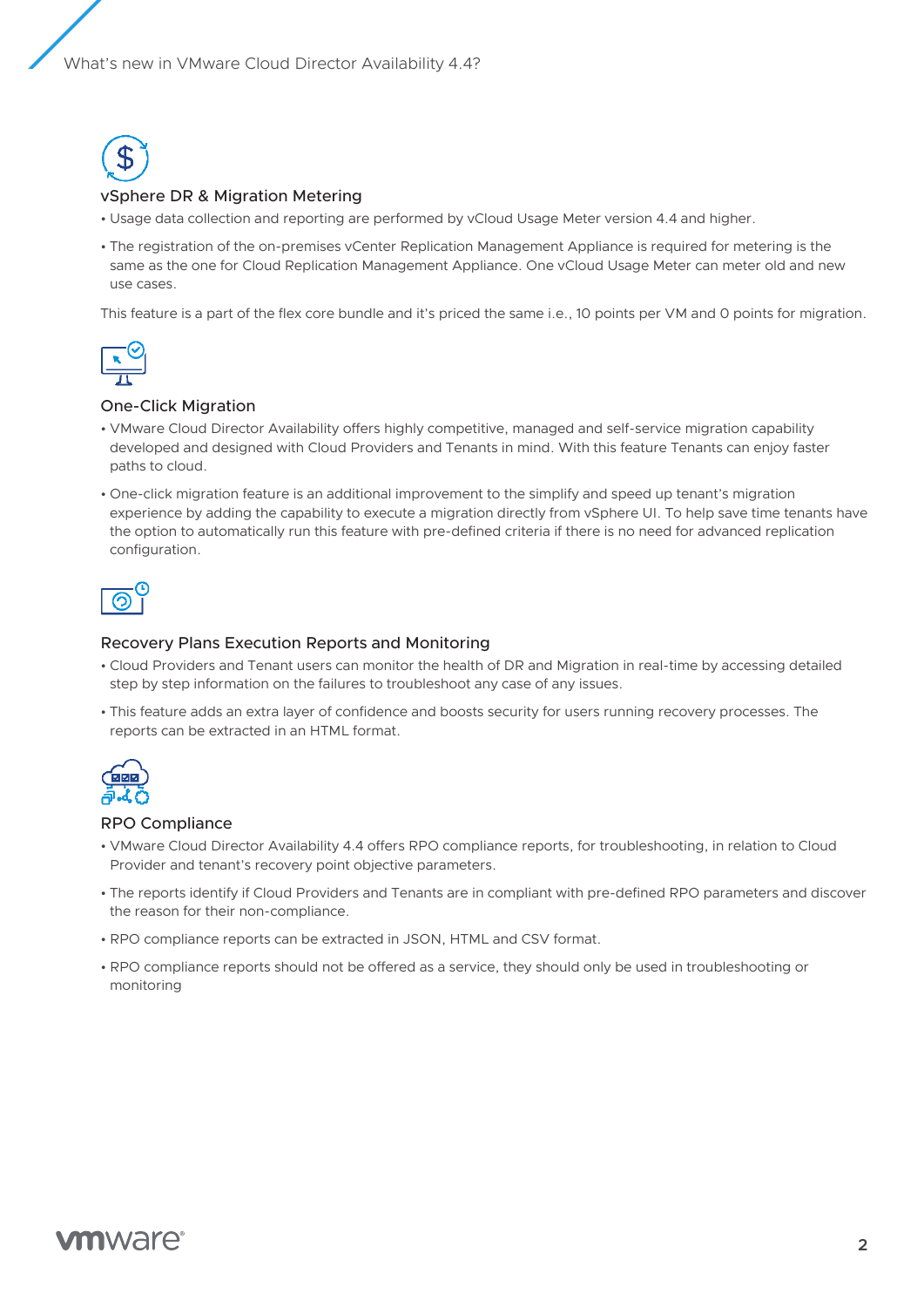What's new in VMware Cloud Director Availability 4.4?

## Additional Features

#### Network Extension to VMware Cloud on AWS

• Version 4.4 offers layer 2 network extension to VMware Cloud on AWS for stretching an on-premises network to an SDDC hosted at VMware Cloud on AWS making one-way migration simple with less post migration changes necessary.

#### Remote site compatibility pre-upgrade check

- With this release Cloud Providers can check if the on-premises appliances are compatible with the upgrade version by clicking on the update wizard.
- Cloud Providers can simply use the filters to identify sites and replicators that would be incompatible with a direct upgrade and prompt tenants to upgrade to newer versions.

#### In- Product Feedback

- VMware Cloud Director Availability discovers a new way to engage, interact and understand user needs to make customer centric decision and improve product and user experience.
- The In-Product feedback feature can be accessed from the top right corner of the dashboard and the rating card is a randomized pop-up feature that appears in user sessions.
- All feedback is received anonymously but users can leave their company names if they want to.

#### Endpoints resource capacity filter

- Cloud Providers can use this feature to pin down all the resources that are needed at the destination cloud site to support the protected workloads compute and storage.
- This feature is designed to improve resource allocation efficiency and estimations.

#### Replication alignment with the destination storage profile

- Replication alignment with the destination storage profile for provisioning the disk type of a replicated workload accordingly
- Option to select thin or thick provisioning of target replicas

#### Managed service replication assignment

• Appoint Tenant organization as the default owner of the replication configured by the provider or leave the system administrator as a default owner.

#### Cloud Collection of support bundles

• Obtain new on-premises support bundles by logging in collection during the initial configuration and pairing of the on-premises appliance from the management UI.

#### Migrating vApp Templates

• When migrating vApp templates, you can now migrate the vApp networks with their connectivity and migrate the statuses of General > Gold Master and of Customize VM settings